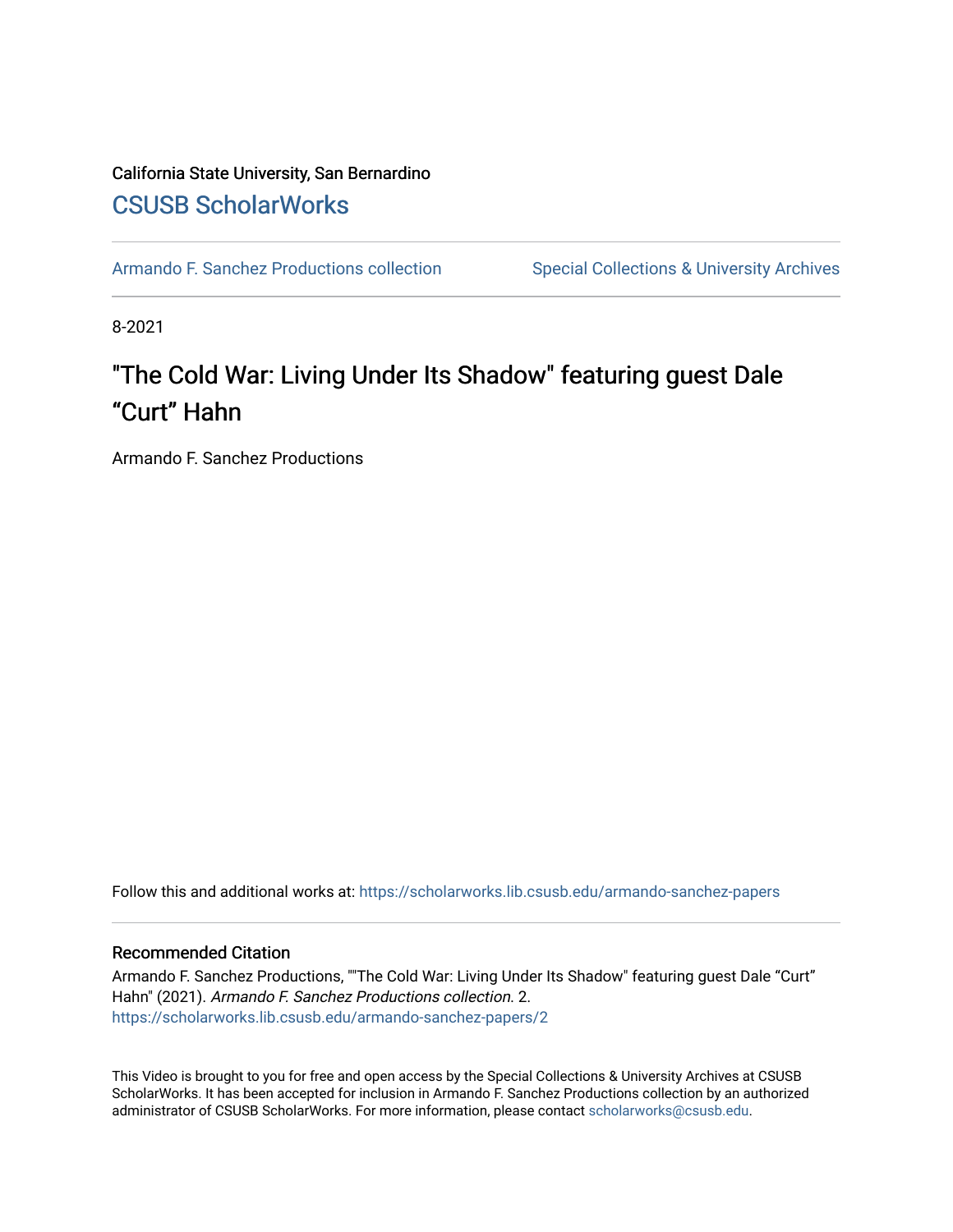Hahn

Armando F Sanchez Production

## **The Cold War: Living Under Its Shadow**

Guest: **Dale "Curt" Hahn**

Interviewer: Armando F Sanchez

August 9, 2021

Copyright © 2022 by Armando F Sanchez

Video Production: https://youtu.be/ySkQSnkaLiE

# **Dale "Curt" Hahn**

*Dale* !*Curt" Hahn, CEO S3 Productions*

Dale "Curt" Hahn, is a veteran, US Navy 1973 to 1977 and Reserves 1978 to 2001. Hahn's duties in *the Navy included but not limited to operating a variety of computer-interfaced detection, tracking and height-finding radars, plotting a ship's position, heading, and speed, using computerized or manual trigonometric methods, maintaining a tactical picture of the surrounding seas by plotting and maintaining a visual representation of ships, submarines and aircraft in the area, including friendly, neutral, hostile and civilian contacts, using secure and non-secure radio in communicating, in plain voice or coded signals, with other air, sea or land units to coordinate tactical and combat evolutions.*

*He also worked at Ultra Tech, NCR Corp, Rockwell international, and NASA/ Jet Propulsion Laboratory.*

*Hahn recently retired as an educator in the secondary level. He taught electronics in a school district in the Los Angeles area.*

Video Production: https://youtu.be/ySkQSnkaLiE

Text of the interview:

**Armando F Sanchez**: Thank you for joining us again in this series about The Cold War: Living Under Its Shadow. Today's guest can tell us about his own experiences with Mr. Dale "Curt" Hahn. He is currently the CEO of S3 Productions, and he is a former teacher at the high school level. He is also a former member of many corporations: NASA Jet Propulsion Laboratory, Rockwell International, and many others that he can probably not mention.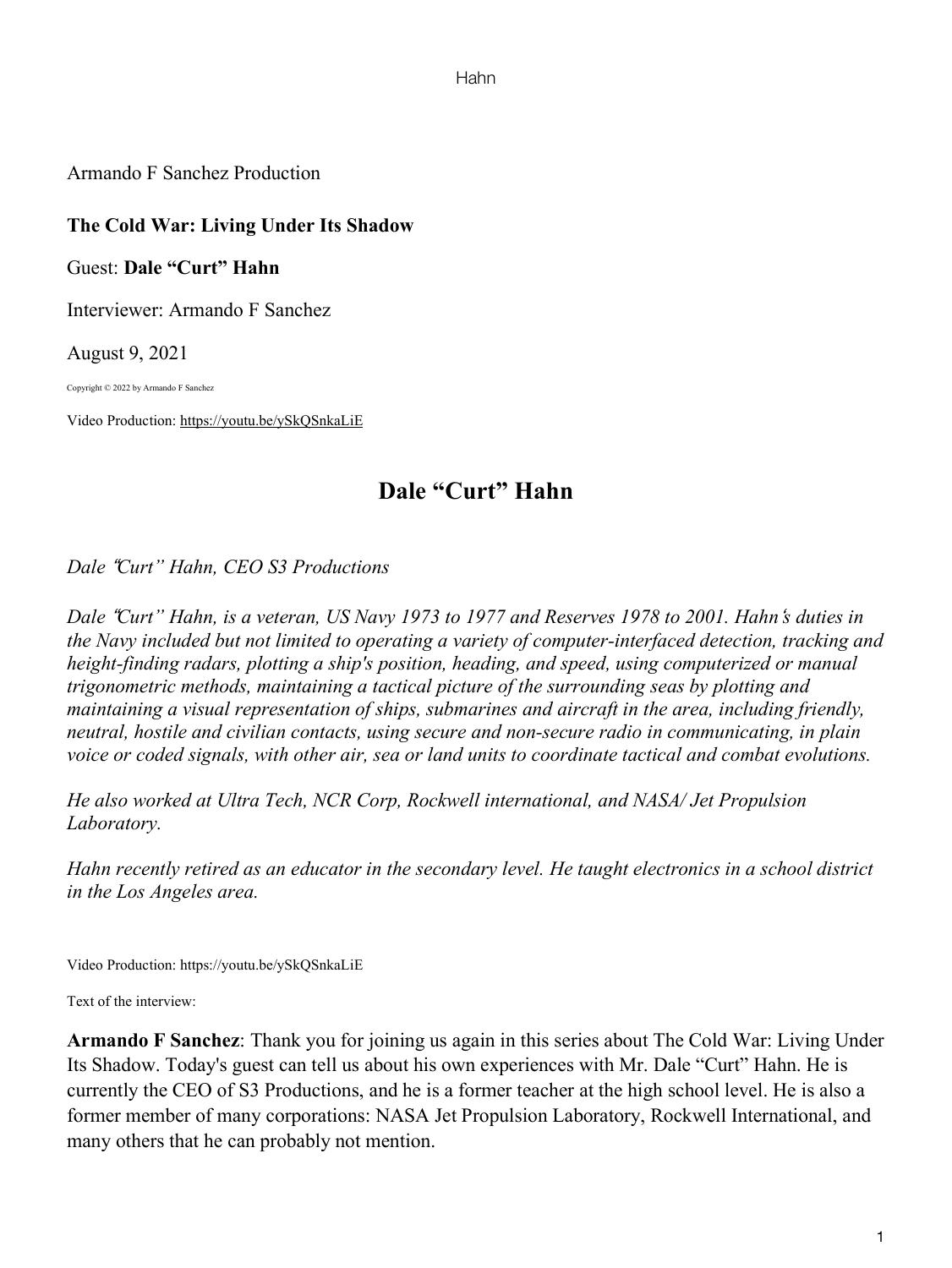**Dale "Curt" Hahn**: Or, I say, or they won't mention me.

**Sanchez**: Or they won't mention you, and before that, he retired from the Navy Reserves as an Operation Specialist Senior Chief Petty Officer. So your background is tremendously long working in the world of electronics. We will talk about that today and then your experiences during the Cold War.

Let me start first and foremost. Let me take you back to your high school years when you were a student and beginning to think about you may be recruited, you may be drafted, and go to Vietnam. What were you like in high school? What was going on at that time, and you know the beginning of the thoughts of Vietnam?

**Hahn**: I graduated high school in 1973. The draft was still going on, but it was winding down. That's important because I would have gone to Vietnam just by definition if I had graduated a couple of years earlier. So about, I don't know, halfway through or so, somewhere during my senior year, let me back up for just a minute and take a slight detour. High school was something I endured, nothing I enjoyed! Okay, I lived in shop and science classes for my last two years, so be that like me. My counselor calls me into his office about a year into my senior year. He says, "Well, your life is over." I responded, "Excuse me?" He said, "you have two choices in your life." Yeah, I go, yeah. He says, "you're going to go to Vietnam and die, or go to McDonald's and spend the rest of your life surrounded by fat." My response was, "wait a minute! I'm 17 years old and getting ready to graduate from high school, and you're telling me my life is over?" He said, "Yeah, because your SAT, ACT, PSAT, and some x-y-z test scores are pathetic. Your grade point average is pathetic. So your life is over".

I'm thinking to myself, "Do I have a choice? Yeah, Vietnam and death or McDonald's. Okay, you know, stamp, Next!" He says, "You know, community college, you're not, well, you know, you're not going to college."Forget, you know, well it didn't take long for me, remember I'm stupid, right? I was just told that if I went to Vietnam because the draft is still going on if I went into the Army, I would go to Vietnam and die in the dirt. If I went in the Marines, I'd go to Vietnam and die in the mud. If I went into the Air Force, I'm not smart enough to fly an airplane, so I'm going to die on some runway somehow. About this time, the Navy had a commercial on television "join the Navy, see the world!" I remember saying, "Let's think about this one…death, death, and death. Join the Navy, see the world!"

So as I pondered that for a minute, I thought, if I'm on a ship 20-30 miles off the coast, some guy can't shoot me with a rifle. Brilliant!

**Sanchez**: "Brilliant, brilliant," you said!

**Hahn:** "Brilliant," I said, and certainly better than death, death, and death at McDonald's! I couldn't imagine spending the rest of my life asking, "Would you like cheese with that?"

So when I graduated from high school, I went to the Navy Reserves for those three months from high school to my birthday in September. My 18th birthday was on a Saturday. On Monday, I had my draft notice in my hand, and I was in Navy boot camp on Friday. I have no idea what my draft number was. We were in boot camp the first or second day, and the guy came on and said, "Who's got draft" notices?" We all held him up. He collected them all, and that was the end of that. I often reflect on that.

**Sanchez**: You tell a 17-year-old kid, "Your life's done," so what did the Navy say?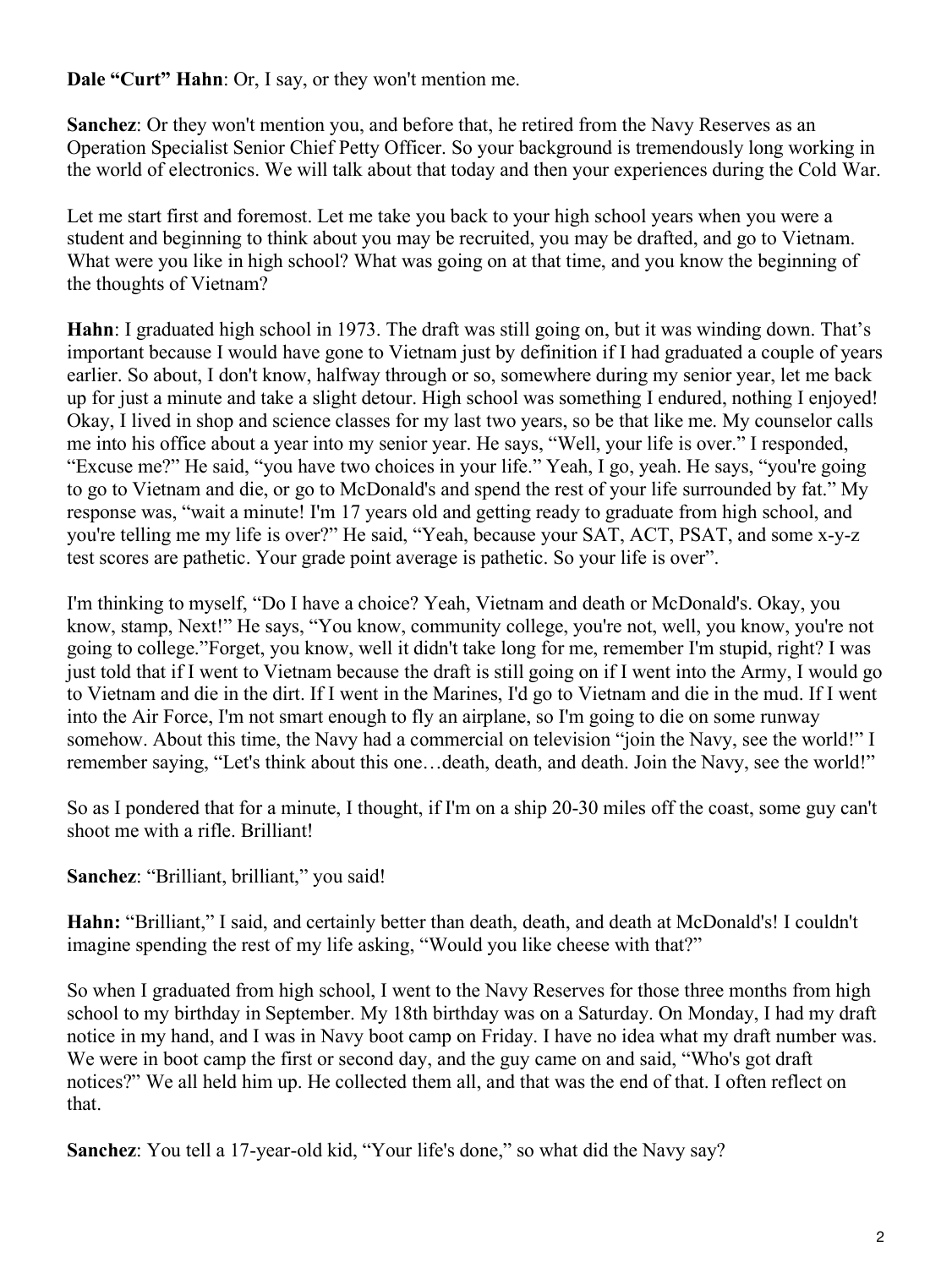**Hahn**: You know what? They had to go back and find out what you're good at? Making hamburgers in the Navy?

**Hahn**: What the military does is when you show up at the recruiter's office, they give you a test. I think they call it the ASVAB test. Now I remember what they call it there. It's this test you take, and it's multiple choice. You fill it out, and it rates you on what you're good at and what you suck at. It gives them a score. Depending on that score, it tells you where you rated in terms of what training is available to you, and from zero to a hundred, you know if you're at 85, they don't want you chipping paint and painting decks. You know, because you're wasted talent. I don't remember what my score was. It was long ago and far away. When you get to boot camp, you take a long series of tests, and it defines what you want to take, so I took this test, and they said, "Okay, you can be one of five things. You can be an Operation Specialist or a Quartermaster, an oceans tech weather guy, or whatever the fifth one was. We'll guarantee you one of the five." Being 17 years old, I have no idea what they're talking about. I recall them saying that I could be one of the five. Again, I thought, "Okay, I'm not the smartest guy in the world, but I got five things to pick from. I said, "Okay, " so I enlisted. A week later, I was off and spent three months in boot camp. While in boot camp, one takes this long series of tests, and about a week later, they call you into the office, and the guy says, "Okay, you've decided that you want to be an OS. So you want to be an Operation Specialist. I asked, "What's an OS?" He said, "That's what you've decided to do." I asked, "I did?" "Yes," was his response, and he continued, "you did!" My response was, "I was thinking about getting into the weather." "No!" he replied, "You have decided here that you want to be an OS at our counseling session. I asked, "Do I get a choice?" His reply, "Yeah, Stan, sign right here." I thought, "Okay, I have no idea what an Operation Specialist is, but by god, I'm going to be one, and proud of it!" [laughter]

**Sanchez**: And proud of it, Yes sir Bob! So what does an OS (operation specialist) do?

**Hahn**: I had no idea what I was getting myself into. You work with computer equipment, communications equipment, radar equipment, and a vast data link system that ties it like an air controller. You are responsible for bringing in all this information and presenting it to the "powers to be" to go then and fight the war. We were playing video games long before video games became popular. You're responsible for various things, and it's all using intelligence, tools, radar, and radios. Think of it like an early internet combined with a video game. It's the best way I can describe it.

**Sanchez**: Now, doesn't that sound odd that after your high school counselor mentioned that you weren't really shaping up for anything, and now, suddenly, you're controlling information and databases from all angles and putting it all together and synthesizing a plan of action?

**Hahn:** My own belief, and I believe it still holds true today, is that if you're not going to college or some kind-of-a-loser and you don't fit this standard mold, they think you are not going to add up to much. I think that's part of what they were looking at in me. I don't fault the guy. Just remember, this was in 1973, so some 40-50 years ago, but I still think a lot of that mindset exists today. So, if you're not into a four-year institution track, you have no options in life.

**Sanchez**: So the world of technical, hands-on fields or trades are not on their radar, and they figure that since you're not a four-year graduate, then there's no future for you.

**Hahn**: So if you look at high schools, now I'm being very general partially based on what I saw in teaching, the military route is frowned on because you're considered a real loser even though getting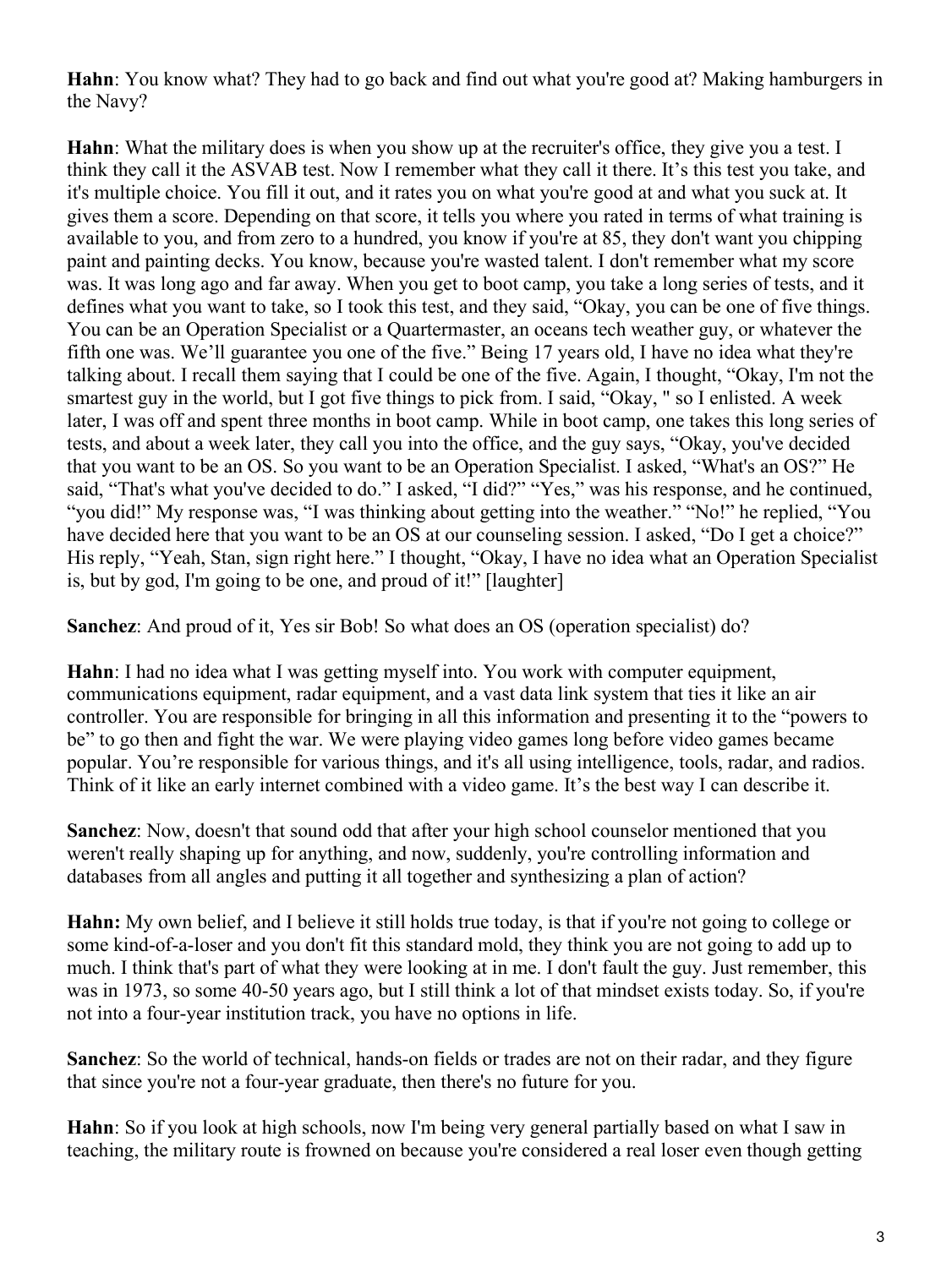into the military is, in fact, harder to get into than it is to get into college, but that's a whole different story. But for me, it was the smartest thing I've ever done.

**Sanchez**: You thought it through, and you planned it that way?

**Hahn**: I'm sure I did! [laughter]

**Sanchez**: I know what I'm hearing, and according to your comments, it is like everything else. Somebody planned every step!

**Hahn**: Probably not me, by myself!

**Sanchez**: So how did you get on the ship, and then where did you go?

**Hahn**: Well, the Operation Specialist (OS) is a very seagoing rate. I mean, that's where they do their job is out at sea, and I didn't like the idea of going, you know, enlisting in the Navy and sitting in San Diego (California) for four years. I mean, that's nice; I wanted to join the Navy and see the world. So I got out of OS school, and a week later, we deployed for eight months overseas. I got to go out and see the world.

**Sanchez**: Where did you go? Where did you start?

**Hahn**: We left San Diego and went to Hawaii, Japan, Philippines, Hong Kong, Singapore, Pakistan, Kenya, Mauritius, Rodrigues Island (Indian Ocean), and Taiwan, and that was the first time. The second time was the same place. We went to Korea and probably a couple of places I forgot about.

**Sanchez**: So, did you get to see all of them? I mean, did you get off the ship on each one?

**Hahn:** Yeah, Rodriguez Island is an English protector about the middle of Timbuktu, nowhere in the Indian Ocean. We pulled in there, and the ship's Chief came down to the berth and said, "Okay, you and you and you over there are going on liberty leave. Get your "whites" [formal Navy uniform] on!" I asked, "What do you mean we're going ashore? There's nothing to see here!"

The reply was, "You're going ashore!" "We are?" I asked." Chief said, "Yeah, get your whites on, and the boat leaves in half-hour. Be there!" I inquired "what's on the island?" His quick reply was, "Don't know, don't care, but you're going to go find out.

**Sanchez:** This is another decision you made!" [laughter]

**Hahn**: Yeah, you know, so here you. The scientific researchers greeted us on the island, and they took us to visit their "big" attraction. They took us to explore a cave. To enter, we had to carry a torch. Imagine going through this cave and "dress whites," no less. The torches were dripping some kind of black gunk, and the cave walls were also full of silt. It was next to impossible not to get our whites dirty. Nevertheless, we were getting yelled at for getting them dirty when we returned to the ship.

**Sanchez**: So did you find safety on the ship? Because here we are near Vietnam, somewhere out there, and you know the Russians are too since they are all over the oceans. Were you able to be in a protected area?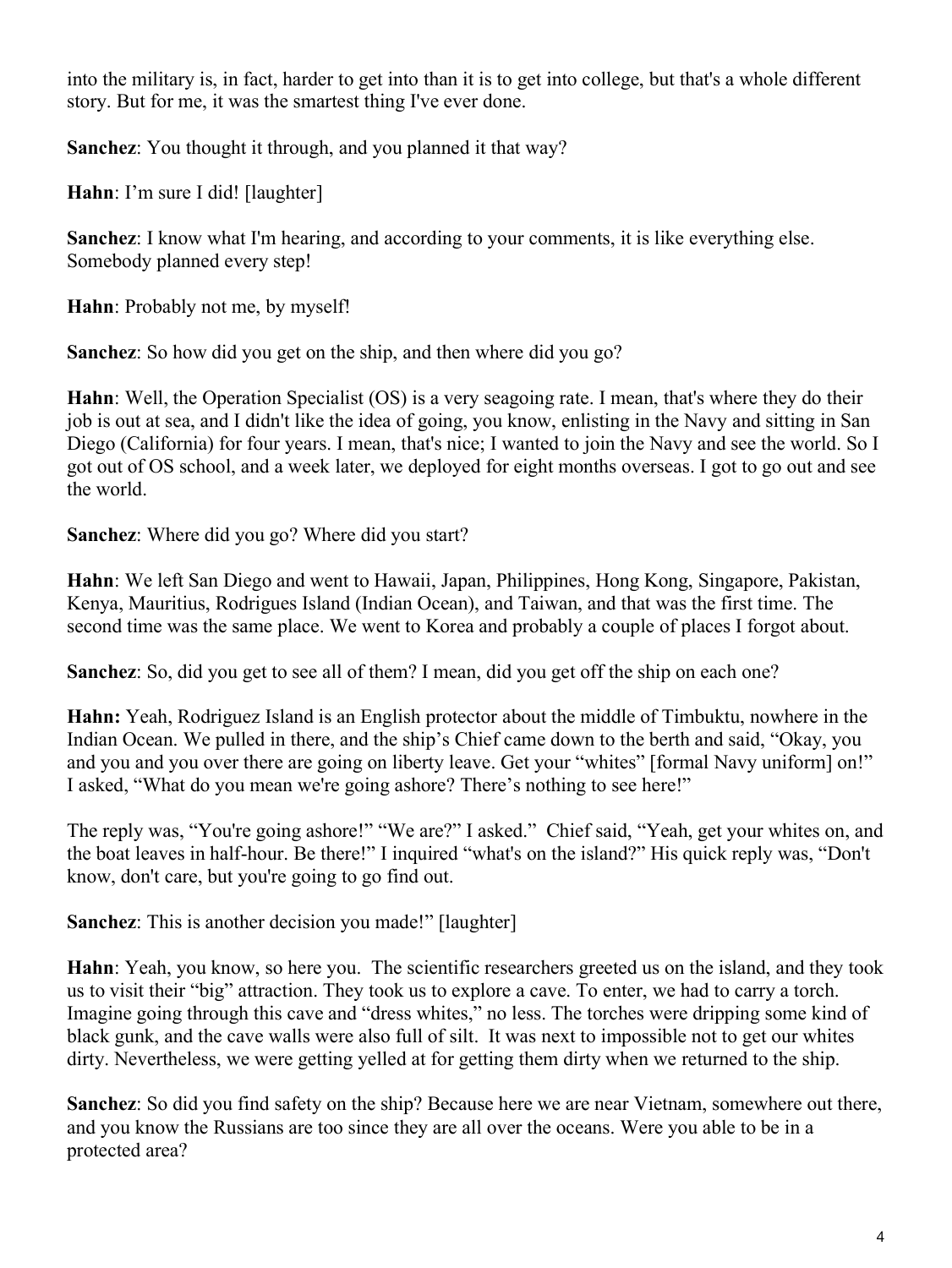**Hahn**: Part of our mission of going into the oceans was that the Russian fleet was there. We were the first group of Navy ships that visited the Indian Ocean for who knows how long. So we left Pakistan and steamed down to the Gulf of Aden. That's where the Russian fleet happened to be anchored. We anchored right in the middle of the Russian fleet, and you're sitting there on duty as "the bridge watch," and every morning at 7:30, all their guns and missiles would point at you. You are sitting out there and thinking, "Well, hmm."

**Sanchez**: I think I would instead go back to the mud? I mean, this is your first thought as well?

**Hahn**: You know, I mean nobody was panicking, nobody was worried it was just you know what did we do now George [Laughter] you know and then but that would last maybe 20-minutes, and they'd lock up all their fire control radars on you, and you're thinking "Well okay, this would be a spectacular way to go!" You're not worried. This is what you've trained to do, but you're just thinking, wow, and then about 45 minutes later, they turn them off and ignore you. I mean, what's the word I'm looking for? I won't say scary but adventurous.

**Sanchez**: So it was just you guys and a series of other ships out there.

**Hahn**: It was just us.

**Sanchez**: And how many, approximately, Russian ships were out there?

**Hahn**:15.

**Sanchez**: Ouch! If one of them had fired, you wouldn't have known. Anyone uh you would only have seen this puff of smoke. Then was that your only experience that something like that happened, or were there other incidents?

**Hahn**: The second time was 1976; we were down in Subic Bay (in the Philippines). I was standing on the "radio watch" in combat. All of a sudden, the radios all came alive. They call it, and I'll get this wrong, the Oak Tree Incident, where the North Koreans came across the border and interfered with the US Army cutting down this oak tree, and they killed two of the Army officers in charge. There's a whole story behind it. I don't remember all the details, but it was at the DMZ [Korean Demilitarized Zone], so they [US military] were notifying everybody, and his brother and I were on again. My job was to notify the command if anything happened. We were the duty task force, and our job was to respond to these things. You know you're saying you're hearing this live this isn't the News. This is real life, and they're running up the recall flags and bringing all the troops back unto the ship. Everybody's running around crazy, and a couple of days later, I forget how it ended. Still, the United States had this considerable task force off the shores of Korea saying, "We're going to cut that tree down, and you're not going to stop us. If you do, that's the end of that, and you guys [North Koreans] will not exist anymore".

We didn't have to go, but it was just that idea of hearing this live and notifying people and watching them all get it all freaking panicking. Again, I wasn't worried about it. I thought, "Well, okay, this is what I signed up to do!" You know, away we go.

**Sanchez**: Now, you were still in the Navy Reserves when the United States entered Iraq Desert Storm (August 2, 1990 - February 28, 1991). You shared a little bit of that with me once. Tell us about that.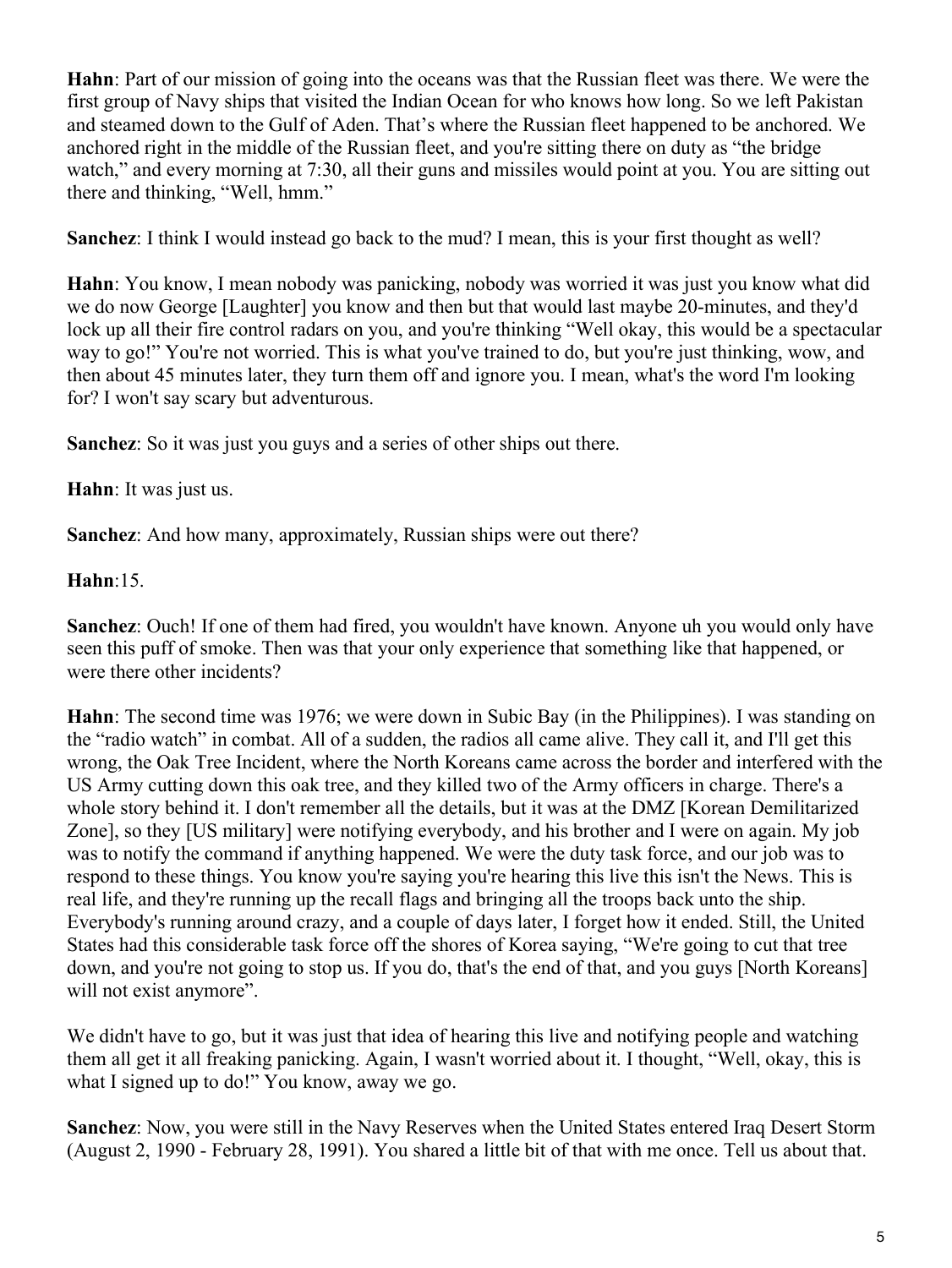**Hahn**: Well, you have to understand, I went to the Reserves in 1978. I retired there in 2001. When you spend most of your adult life practicing for the moment the flag goes up, and you have to respond, they were going to call my reserve ship up for active duty. We were going to South America's new drug and addiction work for six to nine months, and thus another ship could go to the Gulf and fight the great war. But they wouldn't tell us anything. It was until I cornered my counterpart into the corner, stood them up against the wall, and said, "You know what is going on?" He said, "Well, they'll call you guys all back to active duty." I responded, "Well, gee, it'd be nice if you told us. Now we're afraid half of you wouldn't show up". I said, "Dude, I got my stuff packed. I'm ready to go". You know, I mean, you know I'm not that stupid. I can figure out that something is going on. You know they're not telling us something! They would say, "Well, if you want to go, you have to volunteer. I said, "No," because if I do, I lose my reemployment rights, but I'm ready to go, so call me.

Anyway, the war ended. We were supposed to go on a Sunday. The war ended on a Wednesday. I was disappointed because that's what you spend your life getting ready for that moment. It didn't happen!

**Sanchez**: Now you knew that you weren't going into the Gulf War area. You were probably going to go down south, so you knew. Would the experience of going down there be the same as going to the Gulf?

**Hahn**: No, but it probably would help my career. I would have made E9 instead of retiring as E8 [pay scale]. Again, looking back in 2020 hindsight, it is what it is. Some people thought I was crazy because I wanted to go. But, I mean, you know, you have to understand that mindset. That's what you spend your life training to do.

**Sanchez:** You know the Cold War has passed (original Cold War 1947 to 1991), and you are aware that you experienced it from different perspectives. Most of them were in the Navy. How do you perceive all those years, both your experience in the Navy and what was going on around the world since you were in it rather than, you know, reading about it?

**Hahn**: Well, again, it's what I signed up to do. When I was in the Reserves, I had been to Korea; I've been to Japan, Alaska, Canada, Mexico, and places in between. We were up chasing this phantom Russian submarine off Alaska one time, one year. Interestingly, the ship I was on had a "Helen Keller" sonar. Here we are chasing a Russian submarine. I mean, it is what it is. My dad, like I was born in 1955, my dad was in the Army at the time. I didn't know this, but they would recall him in 1961 during the Cuban Missile Crisis. I didn't know all this because I was only six years old. That came and went. I've learned more about the Cold War since I've retired and read about it. But I'm also young enough, or wreck and too old, to know how to do the "duck and cover" drills in school, civil defense, air raid warnings, and other kinds of drills.

**Sanchez**: Was there any talk or dialogue in the Navy about the Russians and the Cold War?

**Hahn**: Well, again, the Russians were the bad guys. Back when you had a clearly defined bad guy. Not like we have today. So everything endeared with gear to do was against the Russians. Well, you've been to the Caribbean? Do you remember the Bear Bombers [Russian aircraft]? Every time a Bear Bomber would have our way, we'd go to full combat alert a whole nine yards getting ready for this airplane to fly us, which you couldn't see except on radar, but by God, it's coming, so we got to go to battle stations.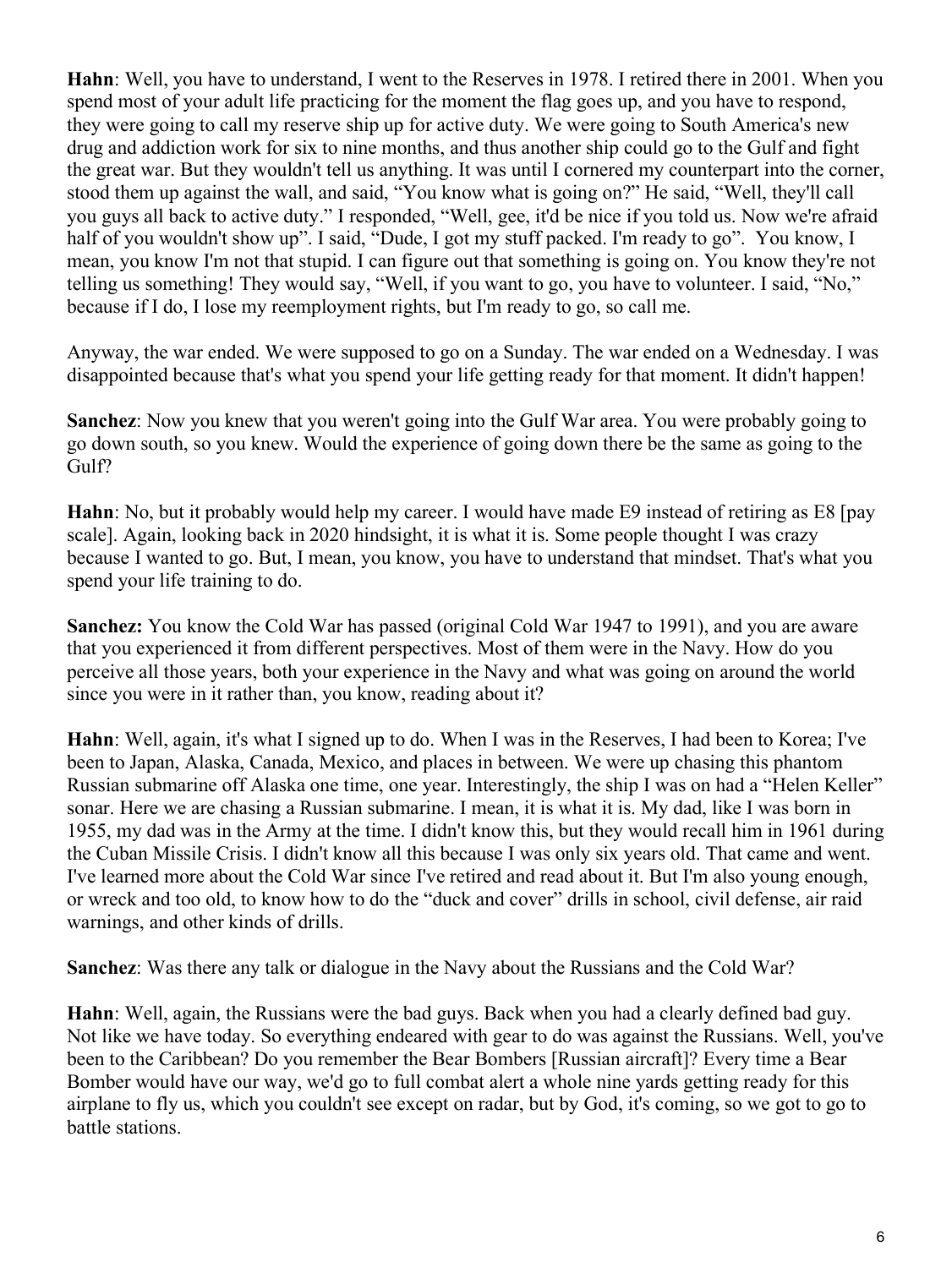**Sanchez**: Now, was there ever any talk about comparing the equipment of the US Navy versus the Russian Navy?

**Hahn**: The Russians, primarily how they built their warships, filled their decks with massive amounts of missiles and weaponry. The Russian philosophy at the time was, we're going to hit you with this. We're going to smash you with a sledgehammer. So if our accuracy is off by a little bit, nobody cares. We're going to launch so many missiles that we'll just take out a mile to a square ocean, and you'll be in that spot someplace. Whereas with the US Navy, everything was internal, hidden away, put away, you know, very careful targeting, in the "whole nine yards." But the Russians were, "we know you're in this circle, so we'll just blow up two miles of ocean and take you out that way, or if we can't do it that way, we'll take three or four ships, and we'll take out eight square miles of ocean we know you're in there someplace. Right, none of this. You're going to launch one tactical missile. We'll just launch 40! Yeah, go ahead. Shoot down 30 of them! Everything we did was against the Russians, and the Navy had to relearn how to fight a war when they started all the anti-terrorism, anti-piracy, anti-this, and anti-that. The military had to learn a whole new way to fight a war that was long after I left. The military's always been very good at fighting the last war.

### **Sanchez**: What does that mean?

**Hahn**: When I was in the 1970s. We were still fighting Vietnam, a conventional war, against the conventional enemy via the Russians. Nobody ever thought about launching a hundred small boats against a US Navy warship as they would now, right? It was just a different mindset.

**Sanchez**: You know, given all your Navy experiences, you traveled a great deal. What would you say is the greatest lesson that you still keep today in your life?

**Hahn**: Taking what I've seen around the world and knowing there's a bigger world out there and other ways of doing things, then to say, "this is the only way." You go to other countries and see what they have done. And again, I'm based this on years ago, or what they're thinking, "Yeah, there's more than one way to do something." To say, "This is the only way!". It's kind of silly.

There's an old saying, "You can make the best-laid plans for waging war, but the enemy has a vote in what you're doing." Nothing holds until the first shots are fired, then all your plans are going down the tube because the bad guys aren't going to fight against the same rules you are. Today, you can take that same philosophy and say, "You can do all this stuff," but the bad guys will not follow your rules.

**Sanchez**: It's not a boxing match where both sides are the same height, weight, and reach. There's a referee in the middle making sure everybody's following the rules. You're saying that you know everybody's got their perspective, and you know it's whatever works out.

**Hahn**: It's like a football game." Tweet" goes the whistle. You know, "Illegal use of hand grenades, back five yards!" [laughter]

But again, I don't ever regret going into the Navy. I don't ever regret doing what I've done. But I've learned there are other ways to accomplish the same thing. It may not be the right way or the wrong way, but there are different ways.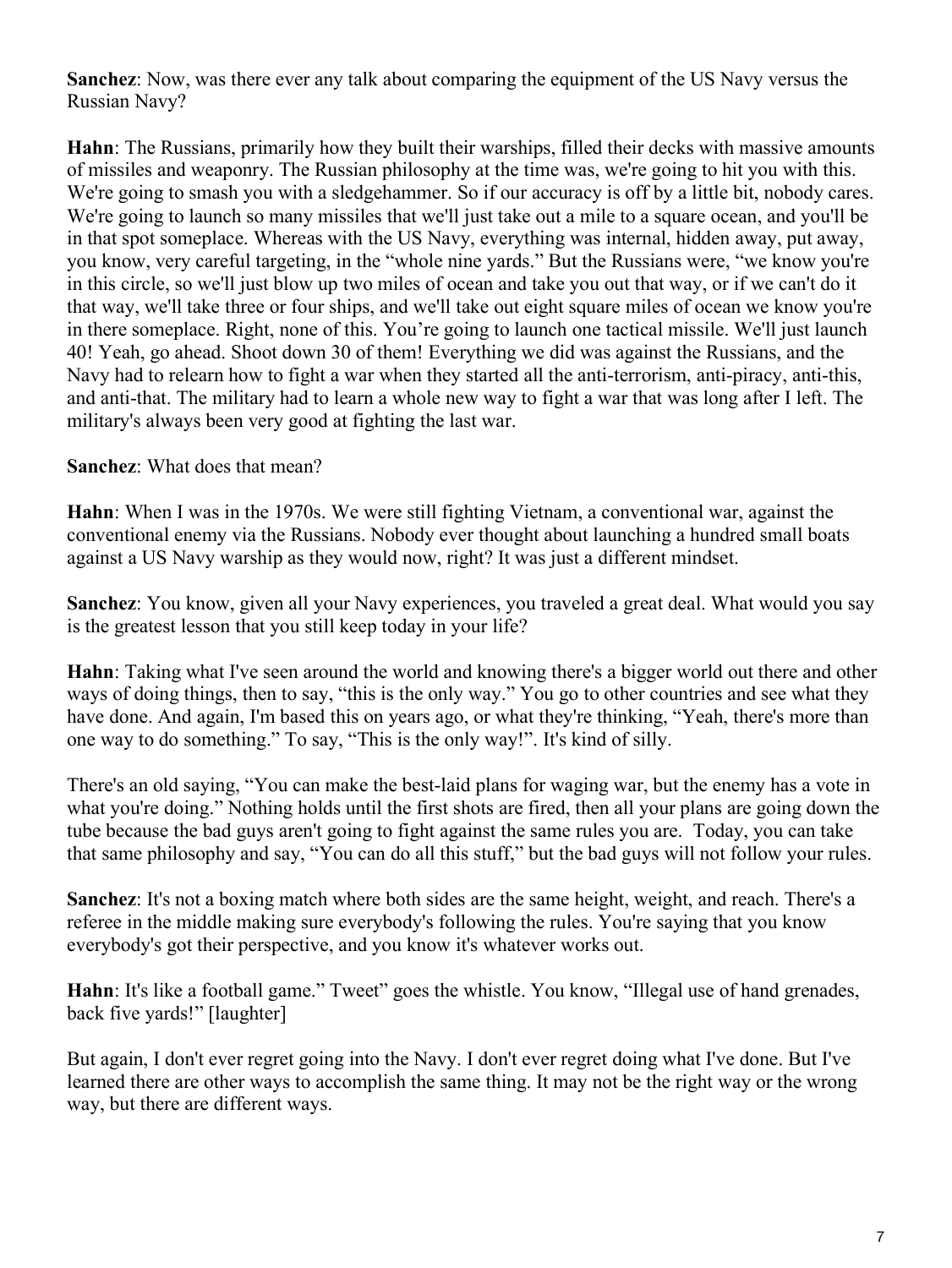**Sanchez**: Well, as you say, I'm taking what I hear from you. It may work over here, but now that you're over there. It won't work because of the weather or the culture of the environment, whatever it might be. So now you got to try something new. You have to be thinking out of the box constantly.

**Hahn**: Yeah, it's like the poor guy sitting in a foxhole with a rifle and some guy on the radio talking to some guy in Washington DC, and the guy in DC is telling the guy in the foxhole to shoot to the left. You know the guy's saying, " Well, I got 40 guys to the right. You have to shoot to the left. Well, I got three bullets left.

You know you micromanage things; you know. Let me know what you want to do to get out of my way and let me go. [laughter]

**Sanchez**: Well, it's a thinking world. Yeah, as you know, during the Cold War, it was huge numbers on both sides. Now it's very strategic. Are they in the right place? Do you have the right equipment? It's a whole different ballgame now.

**Hahn**: And then again, you still have people very high up who sometimes make the wrong decisions, and the trouble is that it is the guy at the bottom who pays the price. It happens because they say, "Well, I've studied this, and I am the expert. Therefore, I know best".

Yeah, but you're not the poor schmuck slogging around the mud trying.

**Sanchez**: You know, this sounds like Vietnam. They were giving policies of what to do or what not to do from DC, but by the same token, it wasn't applying down there as they were in the middle of the Vietnam deltas.

**Hahn**: It's like telling your Special Forces units, "Okay, we want you, the unconventional warfare units, to follow this conventional plan, you know, because we know what's best!"

Again, I'm not bad-mouthing anybody or anything.

**Sanchez**: I pick it up as being the experiences of what you know, having seen and having traveled and having seen different areas and how things evolve. They made you Chief Petty Officer, so you could see both sides the people at the bottom and the people at the top are trying to sort of translate in the middle.

**Hahn**: Well, that's what I did. When I was there at my last command, I was attached to Commander Naval Forces Korea (CNFK). I was a senior enlisted guy in that unit. My job was to take care of the enlisted members, and being in a unit that was extremely top-heavy with officers, none of them cared about the enlisted guys because they were all worried about their careers. My job was to take care of the enlisted guys! Needless to say, that created a lot of friction. It is probably one of the reasons I didn't make E9, but that's neither here nor there.

You know well, getting past the Cold War and in 2001, when we were going back to Iraq for the second time, 9/11 hit in September, and my first thought was, "I'm going to be here two more years. I'm going to be here. I'll be here and complete my 30 years because the country's at war; they will not let me retire. I went into the office, and they said, "well, you're going to retire in December. You're old; you're fat and high year tenure, so you're out of here!"